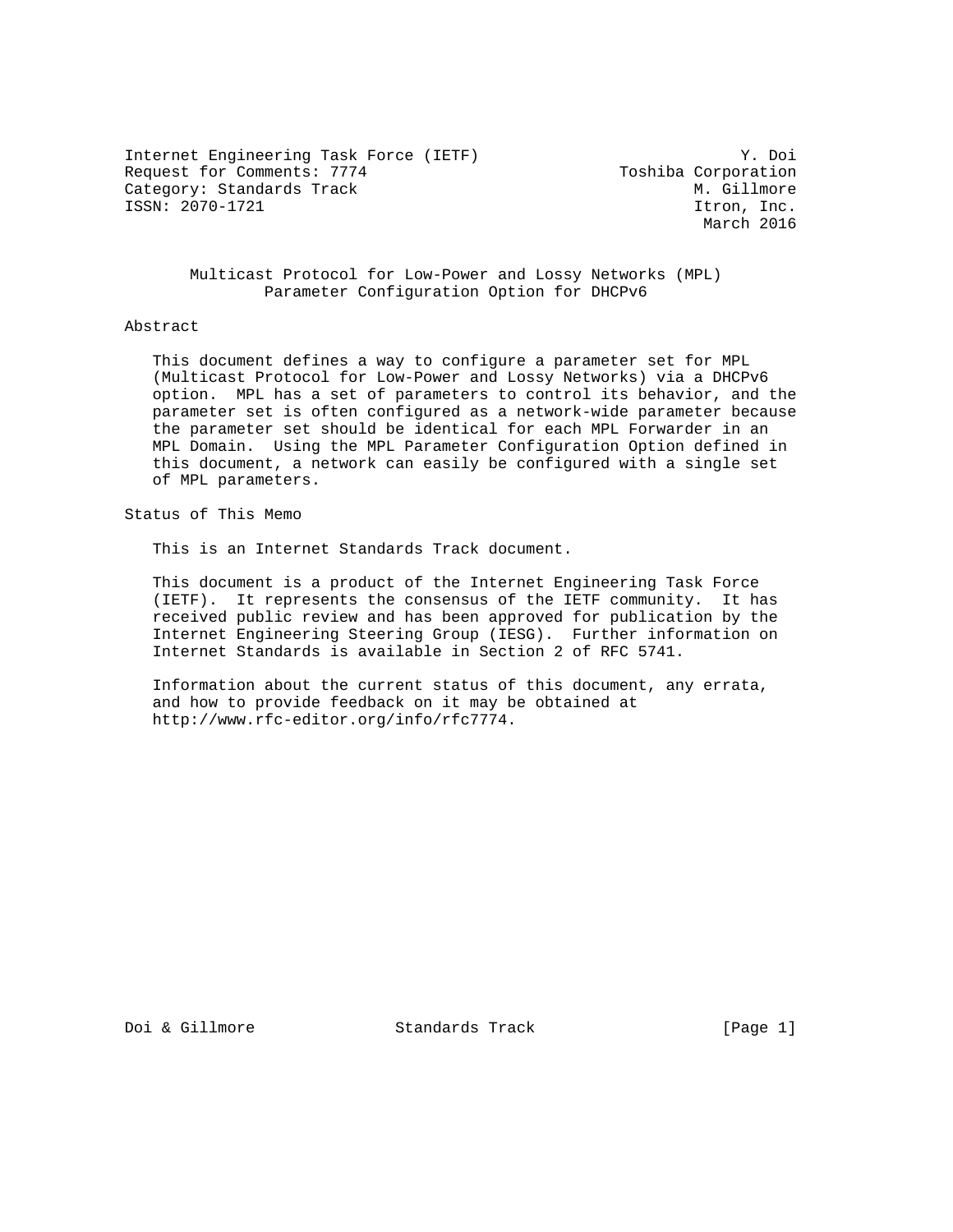### Copyright Notice

 Copyright (c) 2016 IETF Trust and the persons identified as the document authors. All rights reserved.

 This document is subject to BCP 78 and the IETF Trust's Legal Provisions Relating to IETF Documents

 (http://trustee.ietf.org/license-info) in effect on the date of publication of this document. Please review these documents carefully, as they describe your rights and restrictions with respect to this document. Code Components extracted from this document must include Simplified BSD License text as described in Section 4.e of the Trust Legal Provisions and are provided without warranty as described in the Simplified BSD License.

## Table of Contents

| 2.1. MPL Parameter Configuration Option Format 4 |
|--------------------------------------------------|
|                                                  |
|                                                  |
|                                                  |
|                                                  |
|                                                  |
|                                                  |
|                                                  |
|                                                  |
|                                                  |
|                                                  |
|                                                  |

### 1. Introduction

 The Multicast Protocol for Low-Power and Lossy Networks (MPL) [RFC7731] defines a protocol to make a multicast network among low-power and lossy networks, e.g., wireless mesh networks. MPL has a set of parameters to control an MPL Domain. The parameters control the trade-off between end-to-end delay and network utilization. In most environments, the default parameters are acceptable. However, in some environments, the parameter set must be configured carefully in order to meet the requirements of each environment. According to Section 5.4 of [RFC7731], each parameter in the set should be the same for all nodes within an MPL Domain, but [RFC7731] does not define a method to configure the MPL parameter set.

Doi & Gillmore Standards Track [Page 2]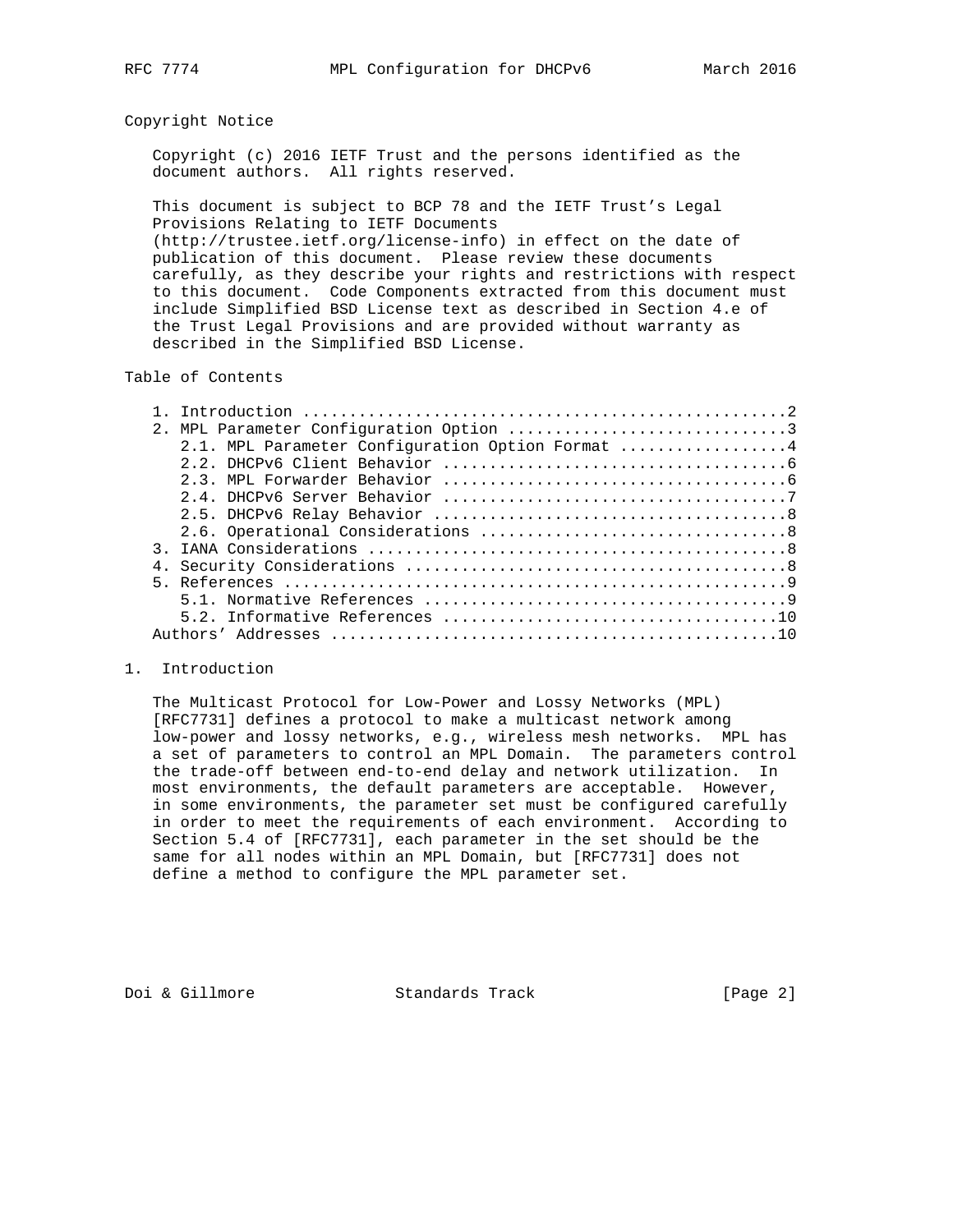Some managed wireless mesh networks may have a DHCP server to configure network parameters. MPL parameter sets shall be considered as a part of network parameters (nodes in an MPL Domain should use an identical parameter set). A parameter set is required to configure an MPL Domain.

 This document defines a way to distribute parameter sets for MPL Forwarders via a new DHCPv6 [RFC3315] option. This document is intended to follow the guidelines provided in [RFC7227].

 The key words "MUST", "MUST NOT", "REQUIRED", "SHALL", "SHALL NOT", "SHOULD", "SHOULD NOT", "RECOMMENDED", "MAY", and "OPTIONAL" in this document are to be interpreted as described in [RFC2119].

2. MPL Parameter Configuration Option

 As defined in Section 5.4 of [RFC7731], there are 10 parameters per MPL Domain, as listed below. An MPL Domain is defined by an MPL Domain Address, as described in Section 2 of [RFC7731].

- o PROACTIVE\_FORWARDING
- o SEED\_SET\_ENTRY\_LIFETIME
- o DATA\_MESSAGE\_IMIN
- o DATA\_MESSAGE\_IMAX
- o DATA\_MESSAGE\_K
- o DATA\_MESSAGE\_TIMER\_EXPIRATIONS
- o CONTROL\_MESSAGE\_IMIN
- o CONTROL\_MESSAGE\_IMAX
- o CONTROL\_MESSAGE\_K
- o CONTROL\_MESSAGE\_TIMER\_EXPIRATIONS

 One network may have multiple MPL Domains with different configurations. To configure more than one MPL Domain via DHCP, there may be more than one MPL Parameter Configuration Option given to DHCP clients by a DHCP server.

Doi & Gillmore Standards Track [Page 3]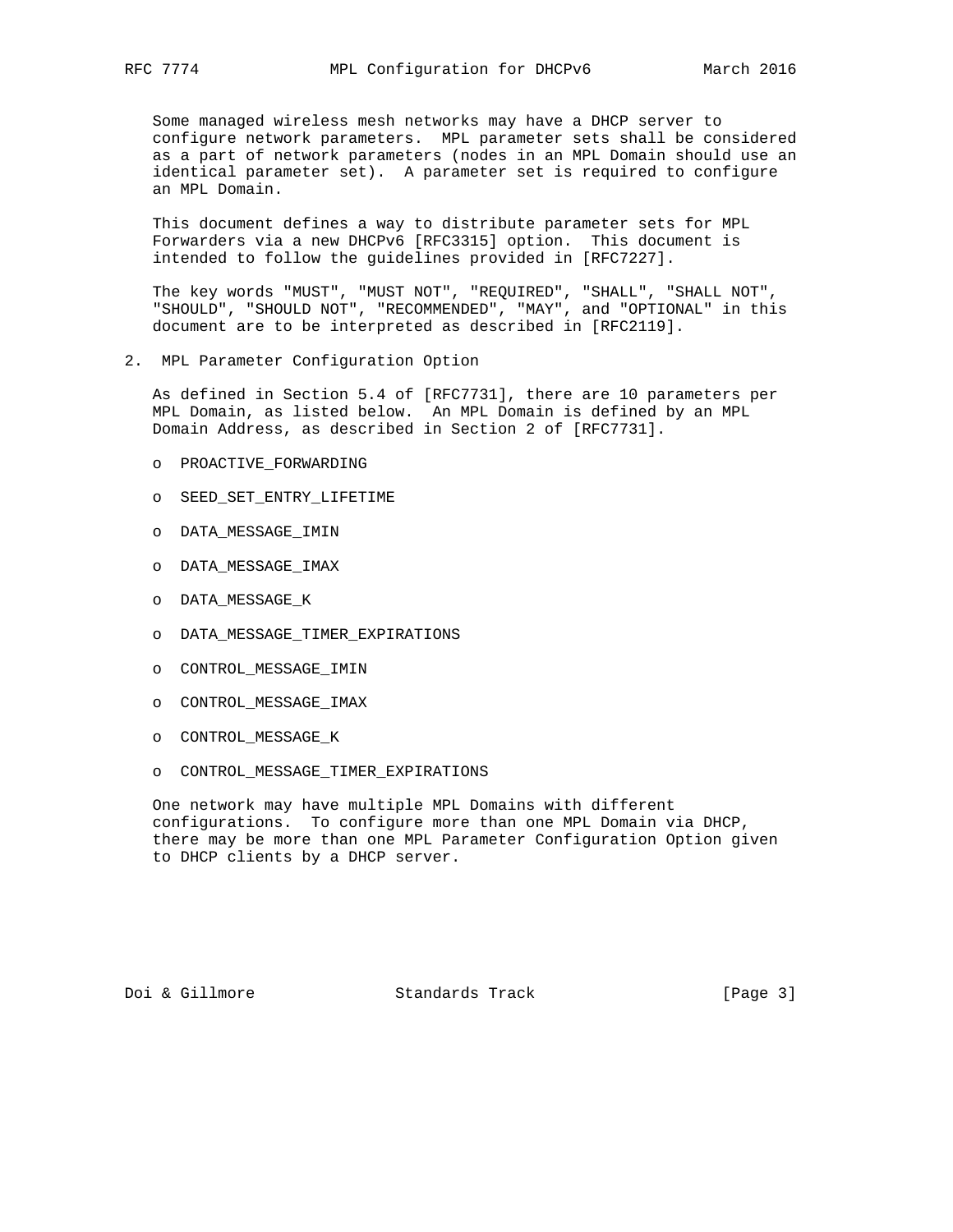## 2.1. MPL Parameter Configuration Option Format

 This document defines the OPTION\_MPL\_PARAMETERS DHCPv6 option. This new option provides a means to distribute a configuration of an MPL Domain or a default value for all MPL Domains (a wildcard) within the network managed by the DHCP server. This option has the following format:

|                                    | 0 1 2 3 4 5 6 7 8 9 0 1 2 3 4 5 6 7 8 9 0 1 2 3 4 5 6 7 8 9 |                                 |             |
|------------------------------------|-------------------------------------------------------------|---------------------------------|-------------|
|                                    |                                                             |                                 |             |
|                                    | OPTION MPL PARAMETERS                                       | option len                      |             |
|                                    |                                                             |                                 |             |
| Ρ                                  | TUNIT                                                       |                                 | SE LIFETIME |
|                                    |                                                             | +-+-+-+-+-+-+-+-+-+-+-+-+-+-+-+ |             |
| DM K                               | DM IMIN                                                     |                                 | DM IMAX     |
|                                    | +-+-+-+-+-+-+-+-+-+-+-                                      |                                 |             |
| DM T EXP                           |                                                             | C K                             | C IMIN      |
|                                    |                                                             |                                 |             |
| $>(\text{cont} \, ' \, \text{ed})$ | C IMAX                                                      | C T EXP                         |             |
|                                    | +-+-+-+-+-+-+-+-+-+-+-+-+-+-+-+-+-+-+                       |                                 |             |

(if option\_len = 32)

|             | MPL Domain Address (128 bits) |  |
|-------------|-------------------------------|--|
|             | -+-+-+-+-+-+-+-+-+-+-+-+-+-+  |  |
|             | (cont'ed)                     |  |
|             |                               |  |
|             | (cont'ed)                     |  |
| $+ - + - +$ |                               |  |
|             | (cont'ed)                     |  |

OPTION\_MPL\_PARAMETERS: DHCPv6 option identifier (104).

- option\_len: Length of the option in octets. The value MUST be set to 16 if no MPL Domain Address is present, or 32 if an MPL Domain Address is present.
- P (1 bit): A flag to indicate PROACTIVE\_FORWARDING. This flag is set if PROACTIVE\_FORWARDING = TRUE.
- Z (7 bits): Reserved for future use. Servers MUST set them to zero. Clients SHOULD ignore any bits that have been set.
- TUNIT (unsigned 8-bit integer): Unit time of timer parameters (SE\_LIFETIME and \*\_IMIN) in this option. 0 and 0xff are reserved and MUST NOT be used.

Doi & Gillmore **Standards Track** [Page 4]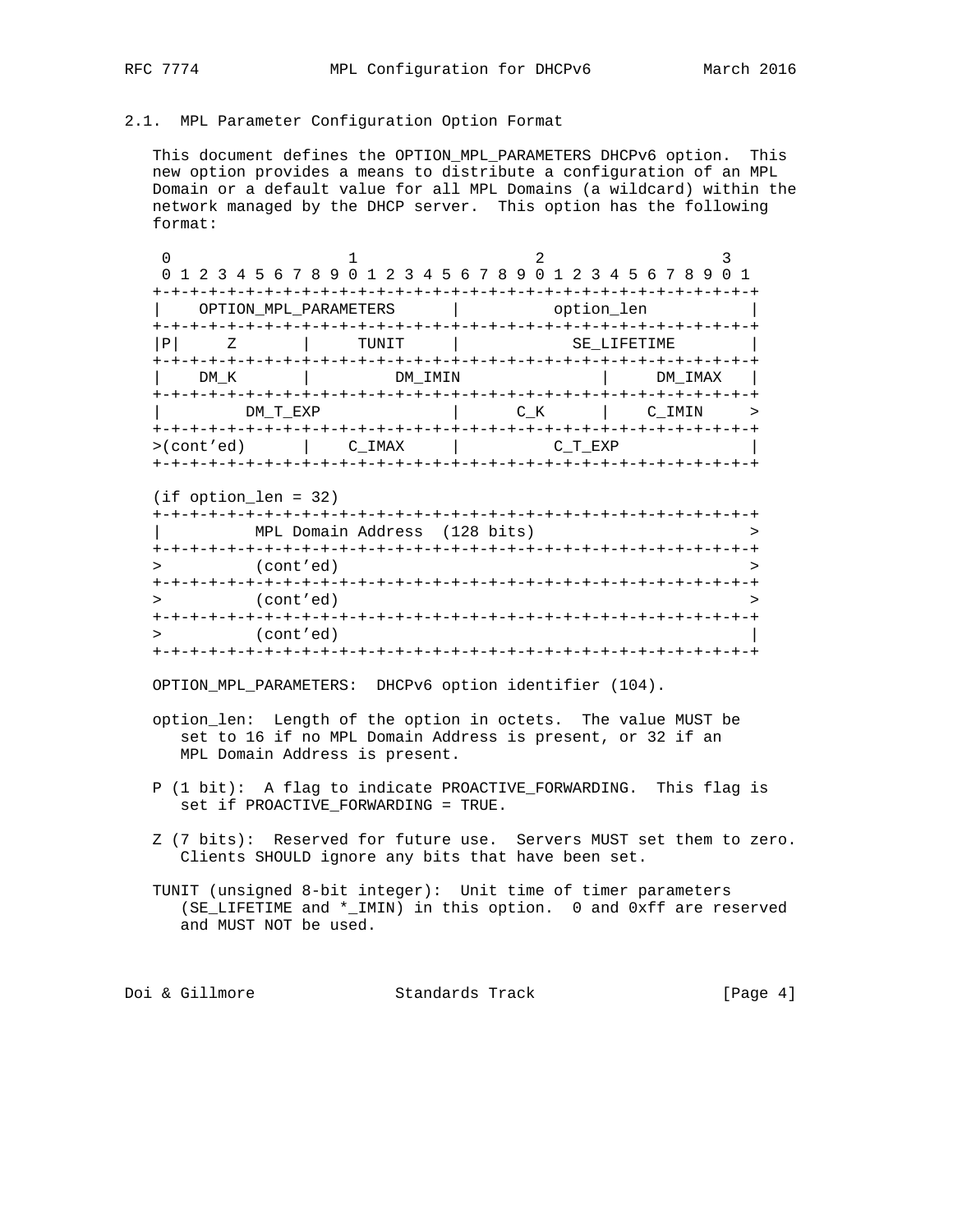SE\_LIFETIME (unsigned 16-bit integer): SEED\_SET\_ENTRY\_LIFETIME/TUNIT, in milliseconds. 0 and 0xffff are reserved and MUST NOT be used.

DM\_K (unsigned 8-bit integer): DATA\_MESSAGE\_K.

- DM\_IMIN (unsigned 16-bit integer): DATA\_MESSAGE\_IMIN/TUNIT, in milliseconds. 0 and 0xffff are reserved and MUST NOT be used.
- DM\_IMAX (unsigned 8-bit integer): DATA\_MESSAGE\_IMAX. The actual maximum timeout is described as a number of doublings of DATA\_MESSAGE\_IMIN, as described in [RFC6206], Section 4.1. 0 and 0xff are reserved and MUST NOT be used.
- DM\_T\_EXP (unsigned 16-bit integer): DATA\_MESSAGE\_TIMER\_EXPIRATIONS. 0 and 0xffff are reserved and MUST NOT be used.

C\_K (unsigned 8-bit integer): CONTROL\_MESSAGE\_K.

- C\_IMIN (unsigned 16-bit integer): CONTROL\_MESSAGE\_IMIN/TUNIT, in milliseconds. 0 and 0xffff are reserved and MUST NOT be used.
- C\_IMAX (unsigned 8-bit integer): CONTROL\_MESSAGE\_IMAX. The actual maximum timeout is described as a number of doublings of CONTROL\_MESSAGE\_IMIN. 0 and 0xff are reserved and MUST NOT be used.
- C T EXP (unsigned 16-bit integer): CONTROL\_MESSAGE\_TIMER\_EXPIRATIONS. 0 and 0xffff are reserved and MUST NOT be used.

 Note that the time values (SEED\_SET\_ENTRY\_LIFETIME, DATA\_MESSAGE\_IMIN, and CONTROL\_MESSAGE\_IMIN) in MPL are defined to a precision of TUNIT milliseconds in MPL Parameter Configuration Options. For example, if TUNIT is 20 and the minimum Data Message interval (DATA\_MESSAGE\_IMIN) is 1000 ms, then DM\_IMIN shall be set to 50.

For the maximum interval size  $(*_IMAX)$ , [RFC6206] defines them as follows:

 The maximum interval size, Imax, is described as a number of doublings of the minimum interval size (the base-2 log(max/min)). For example, a protocol might define Imax as 16. If the minimum interval is 100 ms, then the amount of time specified by Imax is 100 ms \* 65,536, i.e., 6,553.6 seconds or approximately 109 minutes.

Doi & Gillmore Standards Track [Page 5]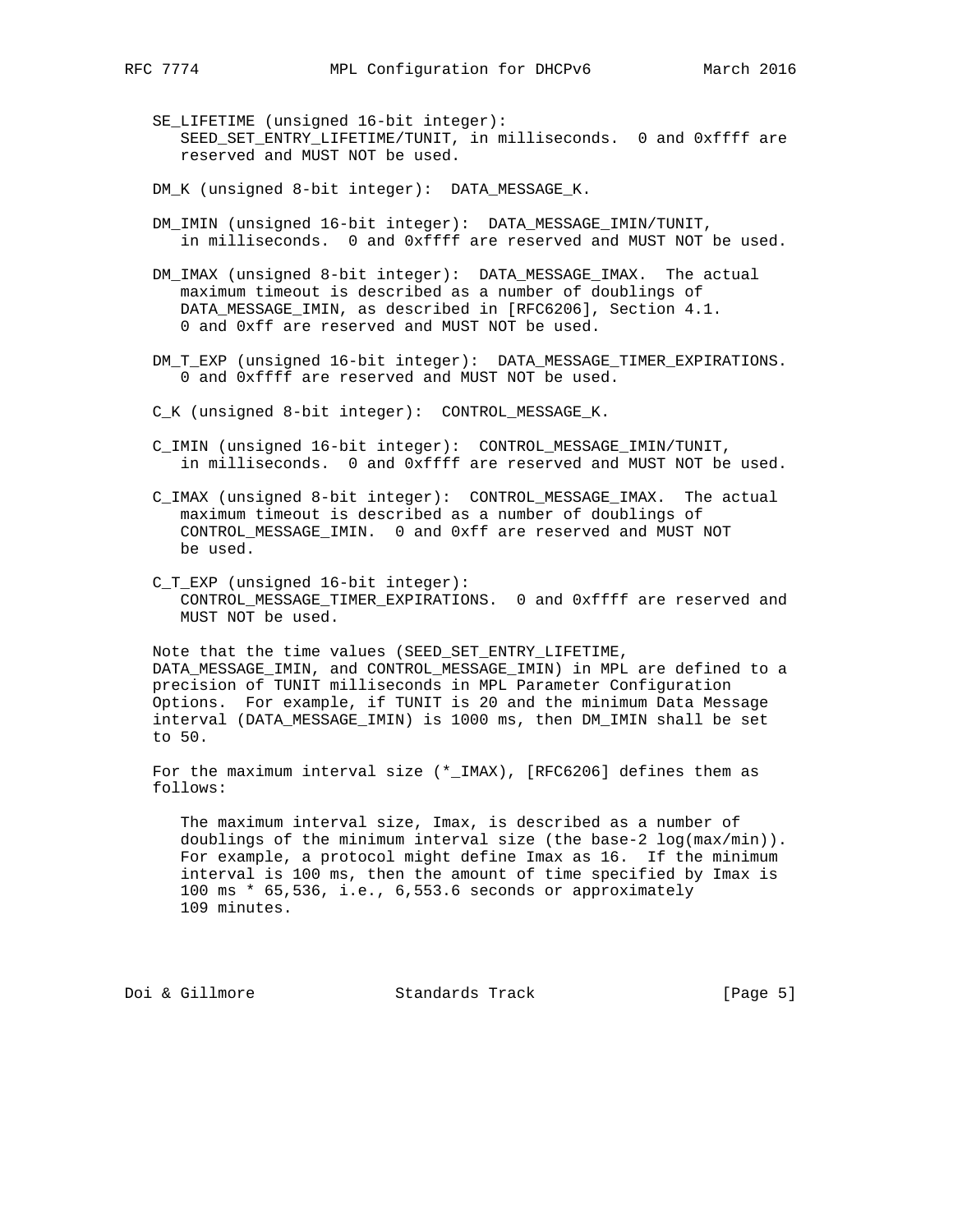Because the minimum interval size in MPL Parameter Configuration Options is described in TUNIT-millisecond precision, the corresponding maximum interval size is also in TUNIT-millisecond precision. For example, if TUNIT is 10 and C\_IMIN is 50, the minimum interval size of the Trickle timer for Control Messages is 500 ms. In this case, the maximum interval size of the Trickle timer is 32 seconds (500 ms \* 2^6) if C\_IMAX is 6.

# 2.2. DHCPv6 Client Behavior

 Clients MAY request the MPL Parameter Configuration Option as described in Sections 17.1.1, 18.1.1, 18.1.3, 18.1.4, 18.1.5, and 22.7 of [RFC3315]. As a convenience to the reader, we mention here that the client includes requested option codes in the Option Request Option.

 Clients MUST support multiple MPL Parameter Configuration Options, which are listed in Section 2.

 If a DHCPv6 client with an MPL Forwarder configured by the MPL Parameter Configuration Option is unable to receive a valid response from a server within T2 [RFC3315] of the last valid DHCPv6 message sent from the server (if stateful) or twice the information refresh time [RFC4242] (if stateless), it MUST suspend the MPL Forwarders of the MPL Domains configured by the option. MPL Forwarders configured by other methods (e.g., via a static configuration file) MUST NOT be suspended.

 Clients MUST ignore all MPL Parameter Configuration Options if the options in a DHCPv6 message contain any invalid values (e.g., reserved all-0 or all-1 values are used in parameters). In this case, in the context of MPL the message is considered not received, and the condition described in the previous paragraph applies.

## 2.3. MPL Forwarder Behavior

 If a DHCPv6 client requests and receives the MPL Parameter Configuration Option, the node SHOULD join the MPL Domain given by the option and act as an MPL Forwarder. Note that there may be cases in which a node may fail to join a domain (or domains) due to local resource constraints. Each joining node SHOULD configure its MPL Forwarder with the given parameter set for the MPL Domain. Each MPL Domain is defined by an MPL Domain Address given by an MPL Parameter Configuration Option. As defined in Section 2 of [RFC7731], an MPL Domain Address is an IPv6 multicast address associated to a set of MPL network interfaces in an MPL Domain.

Doi & Gillmore Standards Track [Page 6]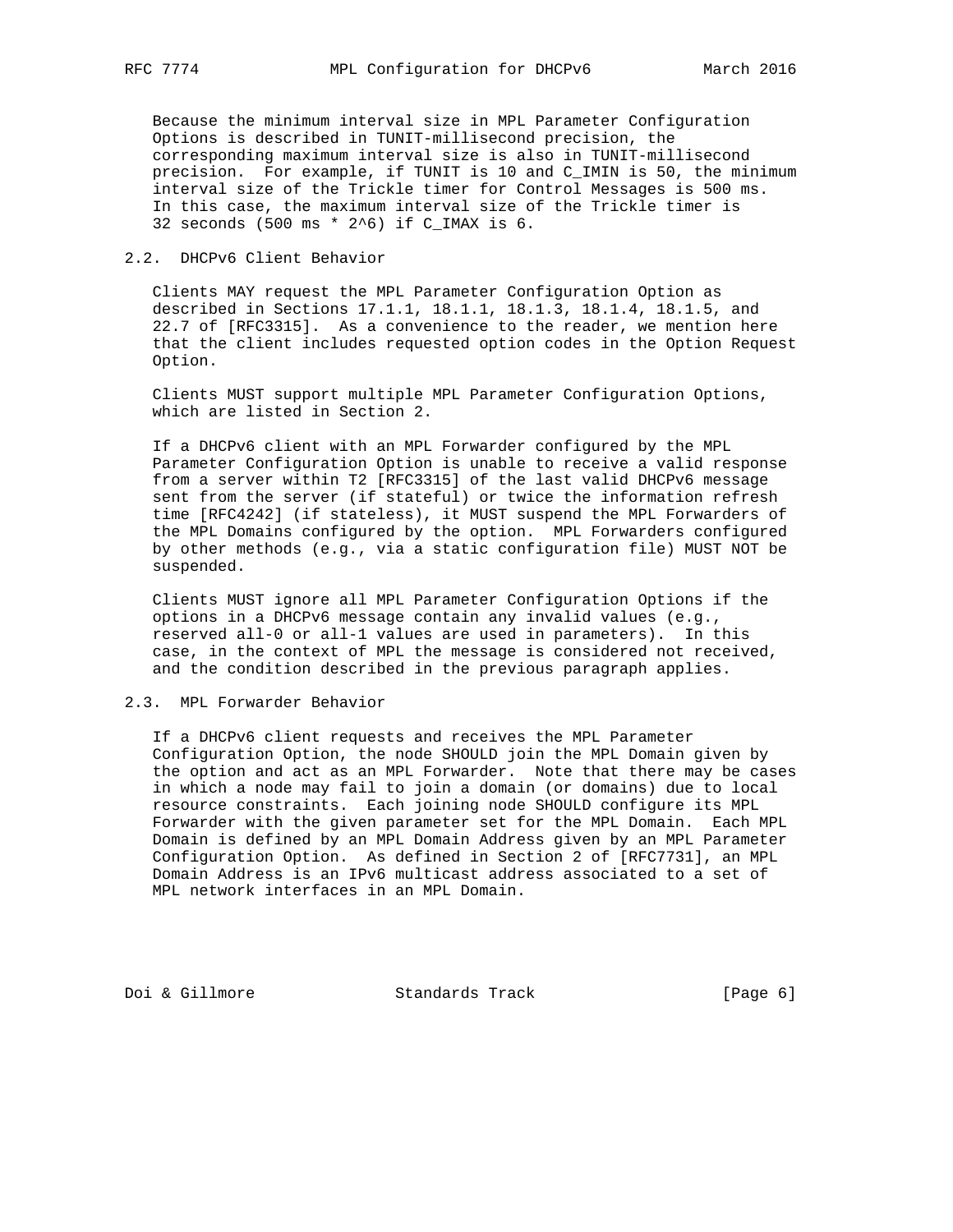The priority of MPL parameter configurations applied to an MPL Domain is as follows (high to low):

- o Specific MPL parameter configuration for the MPL Domain (option\_len = 32 bits).
- o Wildcard MPL parameter configuration (option\_len = 16 bits).
- o Default configuration as described in [RFC7731].

 Priorities of other configurations, such as manual configuration of a node, are not defined in this document.

 There MUST be no more than one MPL Parameter Configuration Option for an MPL Domain or the wildcard. Thus, the order of DHCPv6 options in the packet has no effect on precedence.

 A node MUST leave an MPL Domain if it receives updated and all-valid MPL Parameter Configuration Options without a configuration for the MPL Domain, unless it has an overriding manual configuration for the MPL Domain. In other words, if a node is configured to work as an MPL Forwarder for an MPL Domain regardless of DHCPv6 options, the node MAY stay in the MPL Domain even if it receives an MPL Parameter Configuration Option without a configuration for the MPL Domain.

 MPL parameters may be updated occasionally. With stateful DHCPv6, updates can be done when the renewal timer expires. The information refresh time option [RFC4242] shall be used to keep each forwarder updated.

 To reduce periodic update traffic, a node may try to use a very long interval between updates. In this case, Reconfigure messages may be used to keep forwarder parameter sets synchronized.

### 2.4. DHCPv6 Server Behavior

 Sections 17.2.2 and 18.2 of [RFC3315] govern server operation in regard to option assignment. As a convenience to the reader, we mention here that the server will send the MPL Parameter Configuration Option only if it was configured with specific values for the MPL Parameter Configuration Option and the client requested it.

 Servers MUST ignore an incoming MPL Parameter Configuration Option. Servers MUST support multiple MPL Parameter Configuration Options, which are listed in Section 2.

Doi & Gillmore Standards Track [Page 7]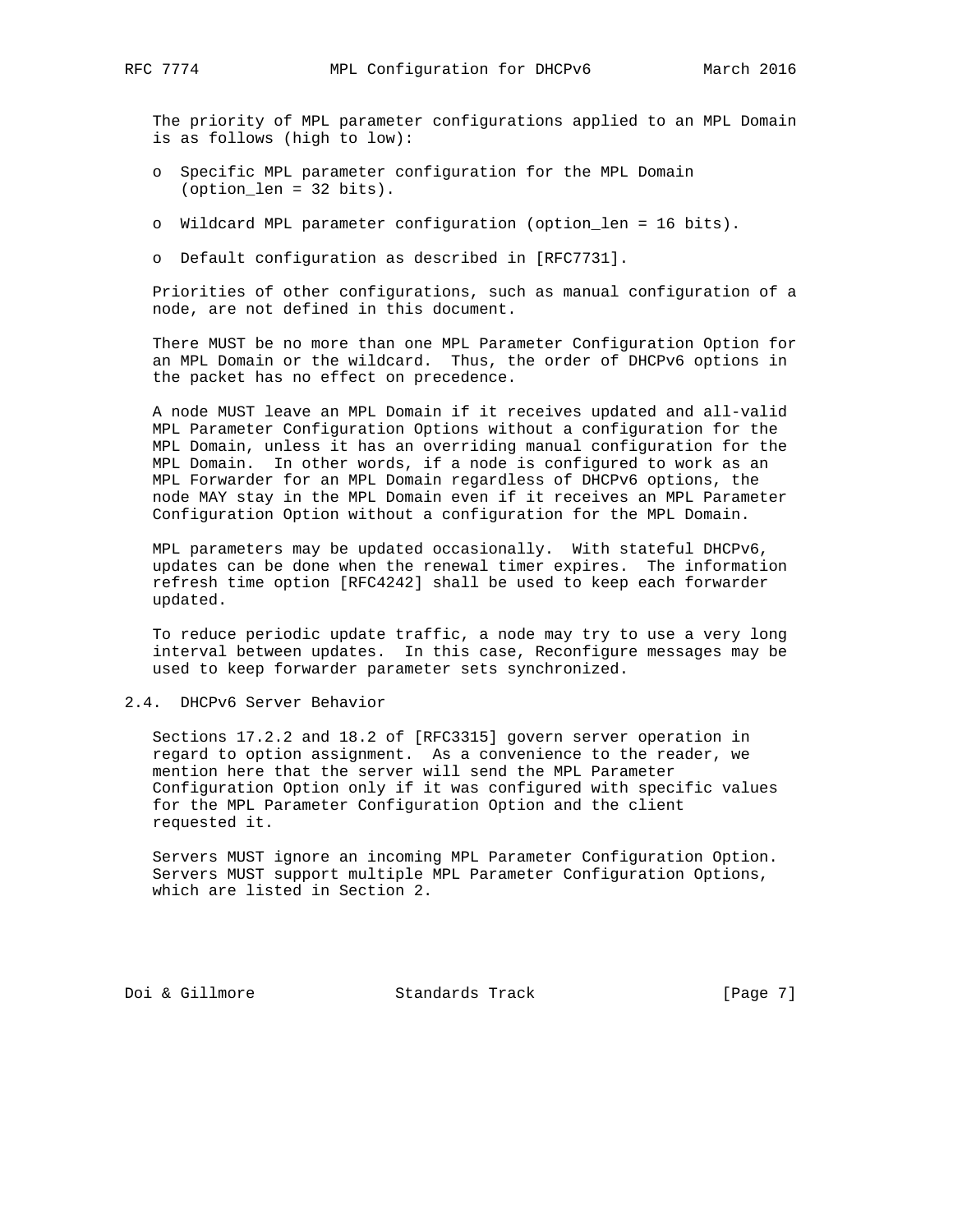# 2.5. DHCPv6 Relay Behavior

 It is never appropriate for a relay agent to add options to a message heading toward the client, and relay agents do not actually construct Relay-Reply messages anyway. There are no additional requirements for relays.

## 2.6. Operational Considerations

 This document introduces the dynamic updating of MPL parameters. Because the update process is not synchronized, nodes may have inconsistent parameter sets.

 [RFC6206], Section 6 describes various problems that occur if the Trickle timers do not match between communicating nodes. To keep the timers synchronized, it is RECOMMENDED to not update the parameters of an MPL Domain too often. A reasonable update rate would be once per expected information refresh time interval, such as T1 [RFC3315] or information refresh time as defined in [RFC4242].

 Inconsistent parameter sets may reduce performance. On the other hand, this situation will work as long as both new and old parameter sets are reasonable parameter sets for a given communication load. Because motivations for parameter updates include updates of the environment, node density, or communication load, operators of MPL networks need to be aware of nodes that are not updated and make sure that old and new parameter sets are reasonable for the expected refresh intervals.

3. IANA Considerations

 IANA has assigned an option code to OPTION\_MPL\_PARAMETERS (104) from the "Option Codes" table of the "Dynamic Host Configuration Protocol for IPv6 (DHCPv6)" registry (http://www.iana.org/assignments/ dhcpv6-parameters).

4. Security Considerations

 Section 23 of [RFC3315], Section 23 of [RFC7227], and Section 12 of [RFC7731] provide detailed discussions regarding security threats for DHCPv6.

 Note also that a forged MPL parameter configuration may cause excessive Layer 2 broadcasting. Implementations should set reasonable bounds for each parameter -- for example, not setting DM/C\_K too high, not setting DM/C\_IMIN too low. These bounds may be implementation dependent or may be derived from MAC/PHY

Doi & Gillmore Standards Track [Page 8]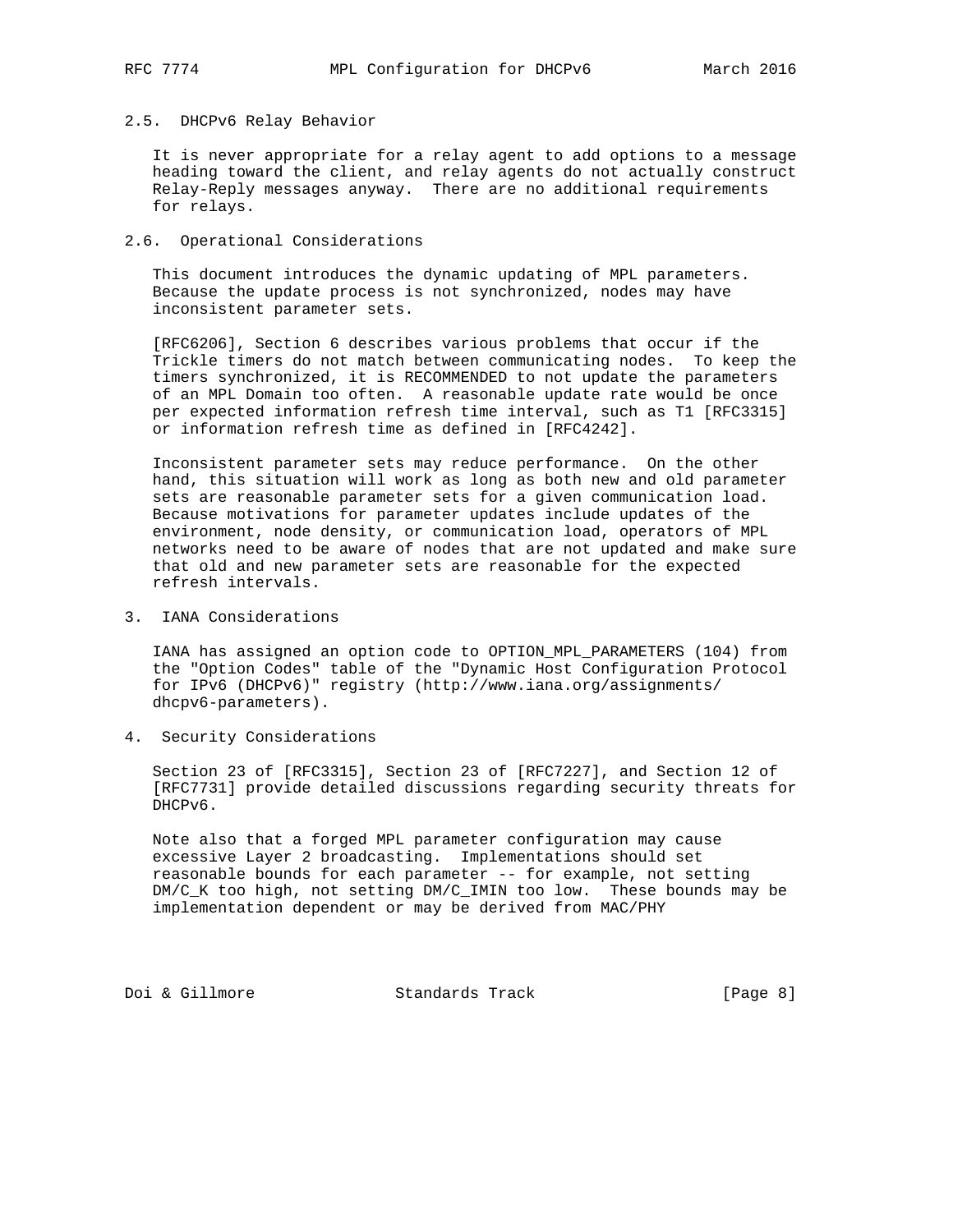specifications. DHCPv6 server and client implementations need to take care in setting reasonable bounds for each parameter in order to avoid overloading the network.

 The DHCP server or the network itself should be trusted by some means, such as DHCPv6 authentication as described in Section 21 of [RFC3315]. However, Routing Over Low-Power and Lossy (ROLL) network environments often have fewer computing resources, and DHCPv6 authentication may not be available in these environments. In such cases, other methods to protect integrity between DHCPv6 servers and clients should be applied to a ROLL network. Some specifications related to ROLL implementations, such as ZigBee IP [ZigBeeIP] and [RFC5191], assume that joining nodes will be authenticated so that all nodes in the network can be trusted. To protect against attacks from outside of the network, DHCPv6 packets SHOULD be filtered on the border router between the ROLL network and the Internet, except for packets between the ROLL network and a remote DHCPv6 server or DHCPv6 relays configured to manage the network.

- 5. References
- 5.1. Normative References
	- [RFC2119] Bradner, S., "Key words for use in RFCs to Indicate Requirement Levels", BCP 14, RFC 2119, DOI 10.17487/RFC2119, March 1997, <http://www.rfc-editor.org/info/rfc2119>.
	- [RFC3315] Droms, R., Ed., Bound, J., Volz, B., Lemon, T., Perkins, C., and M. Carney, "Dynamic Host Configuration Protocol for IPv6 (DHCPv6)", RFC 3315, DOI 10.17487/RFC3315, July 2003, <http://www.rfc-editor.org/info/rfc3315>.
	- [RFC4242] Venaas, S., Chown, T., and B. Volz, "Information Refresh Time Option for Dynamic Host Configuration Protocol for IPv6 (DHCPv6)", RFC 4242, DOI 10.17487/RFC4242, November 2005, <http://www.rfc-editor.org/info/rfc4242>.
	- [RFC6206] Levis, P., Clausen, T., Hui, J., Gnawali, O., and J. Ko, "The Trickle Algorithm", RFC 6206, DOI 10.17487/RFC6206, March 2011, <http://www.rfc-editor.org/info/rfc6206>.

Doi & Gillmore Standards Track [Page 9]